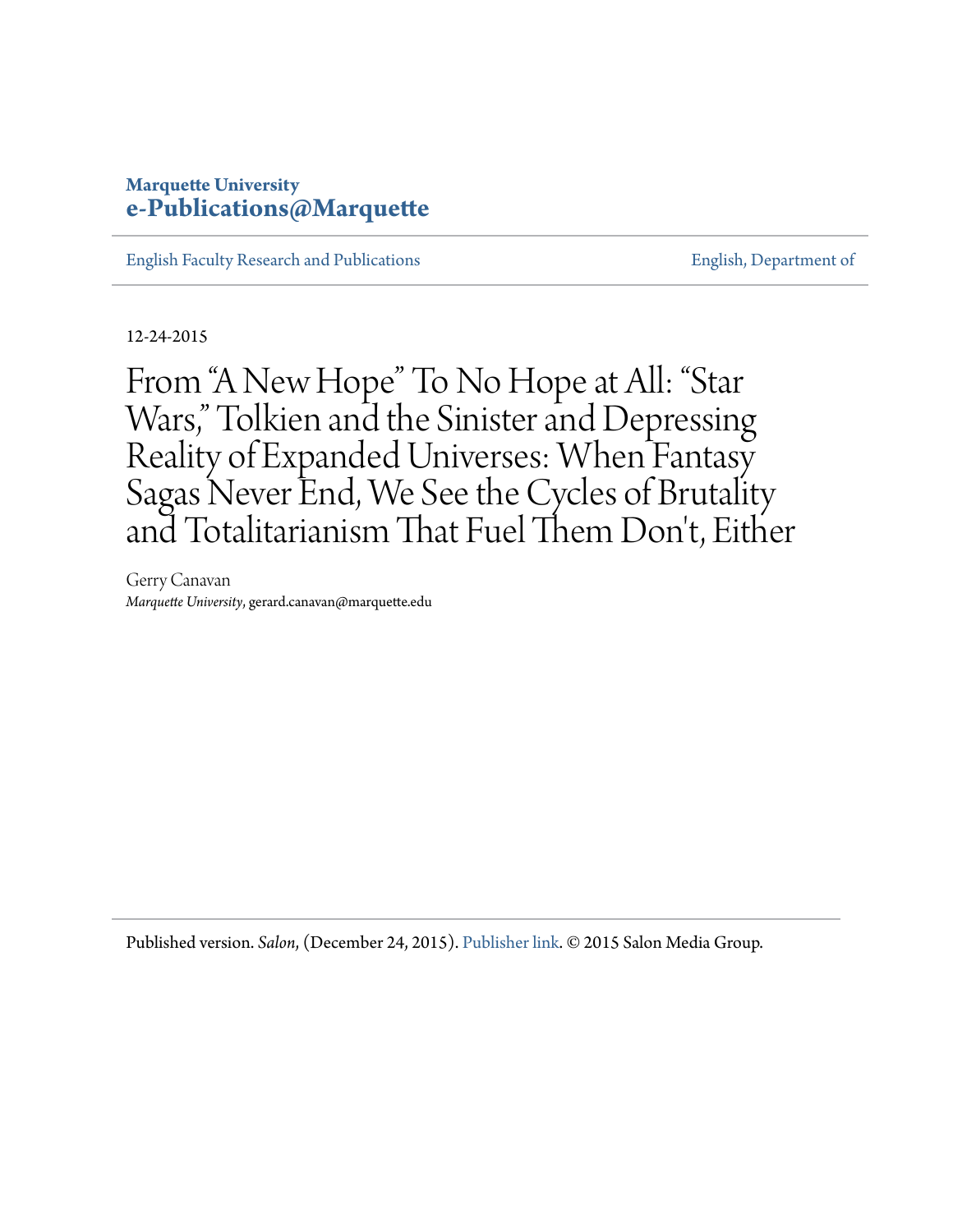

# **From "A New Hope" to no hope at all: "Star Wars," [Tolkien](https://www.salon.com/category/life-stories) and the sinister and [depressing](https://www.salon.com/tv) reality of expanded universes**

When fantasy sagas never end, we see the cycles of brutality and totalitarianism that fuel them don't, either



**GERRY [CANAVAN](https://www.salon.com/writer/gerry_canavan) DECEMBER 24, 2015 8:59PM (UTC)**

**ote:** Some spoilers near the end for "Star Wars: The Force Awakens," though I try to be vague.

Not lo<br>Not lo<br>Shado Not long after [completing](http://www.tolkiengateway.net/wiki/The_New_Shadow) "The Lord of the Rings," J.R.R. Tolkien briefly began work on a sequel called " The New Shadow," set 100 to 150 years later during the reign of Aragorn's son Eldarion. (The main link between the two stories is the minor character [Beregond,](http://www.tolkiengateway.net/wiki/Beregond) the noble but disgraced soldier of Gondor whose son, Borlas, would have been a major character in "The New Shadow.") "The New Shadow" reveals that the eucatastrophic fairy-tale ending of "The Return of the King" was extremely short-lived; with the Elves and the Wizards gone from Middle-earth, the Dwarves moving underground, and the Hobbits now isolated in what amounts to an enclave in the Shire, Men are quickly falling back into their old bad habits. In fact the Men of Gondor already seem to have forgotten most of the details of the War of the Ring, even though it remains in living memory: they seem not to remember, or take seriously, the fact that they once strode with gods and angels in a war against pure evil, and were victorious. Instead, children play at being Orcs for fun; the death of Elessar has been an occasion for political striving and reactionary plots; and even something like a secret death cult of devil-worshipping rebels seems to be spreading through the elites of Gondor.

*Advertisement:*

Tolkien wrote 13 pages of it.

He later wrote:

I did begin a story placed about 100 years after the Downfall, but it proved both sinister and depressing. Since we are dealing with Men it is inevitable that we should be concerned with the most regrettable feature of their nature: their quick satiety with good. So that the people of Gondor in times of peace, justice and prosperity, would become discontented and restless — while the dynasts descended from Aragorn would become just kings and governors like Denethor or worse. I found that even so early there was an outcrop of revolutionary plots, about a centre of secret Satanistic religion; while Gondorian boys were playing at being Orcs and going around doing damage. I could have written a 'thriller' about the plot and its discovery and overthrow — but it would have been just that. Not worth doing.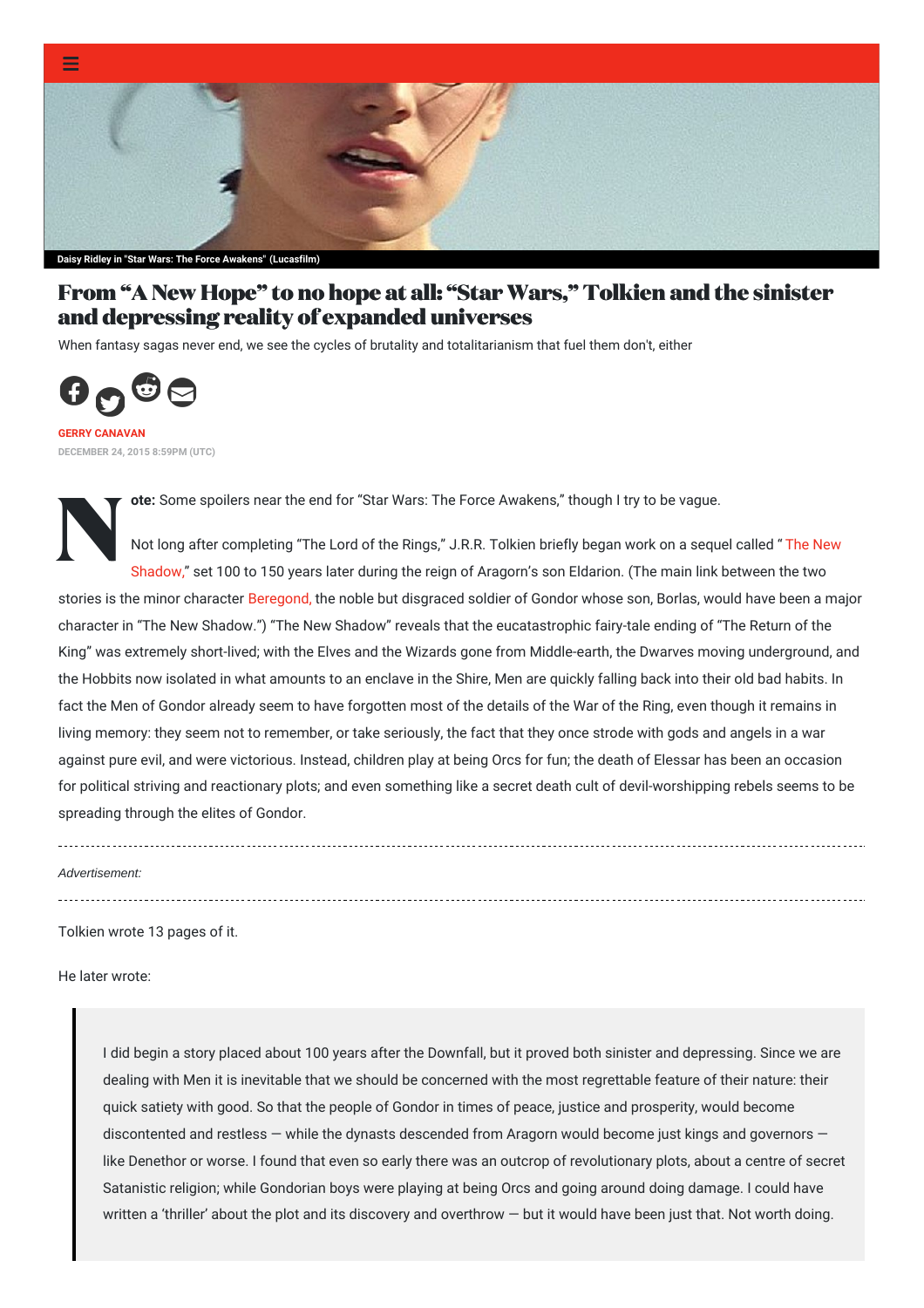Instead, Tolkien turned his attention back to the imaginative project that had more or less defined his life: "The Silmarillion," begun between 1914 and 1917, which he tinkered with on and off until his death in 1973. "The Silmarillion" has always marked, I think, the grey line between being a casual Tolkien fan and becoming a Tolkien *enthusiast* — a path that then leads one even further into Christopher Tolkien's twelve-volume "History of Middle-Earth" and the discovery of Tolkien's own very elaborate (and somewhat fannish) self-commentary on his legendarium alongside many multiple alternate drafts of the narratives that form the barely glimpsed mythological background of "The Lord of the Rings."

"The Silmarillion" is nominally a prequel — ostensibly it is the Elvish legends that Bilbo translated and appended to the Red Book while he was retired in Rivendell — but the published version of the book includes a two-page summary of the War of the Ring that culminates in a brief, "New Shadow"-style glimpse past Aragorn's reign. We are reminded of the sapling of the White Tree that Aragorn and Gandalf find in the mountains near Gondor, which Aragorn plants in Minas Tirith as a symbol of his reign, and told that "while it still grew there the Elder Days were not wholly forgotten in the hearts of the Kings." While it still grew there which is to say, it doesn't grow there anymore.

I don't know that I would call this material "sinister," but I taught "The Silmarillion" this semester after having tried and failed to read it as a child, and I think it would certainly be fair to call it "depressing." What looks, in "The Lord of the Rings," like a fairytale about how good and decent folk are able to do the impossible and defeat evil (with just a little bit of help from the divine, here and there) becomes in "The Silmarillion" and "The New Shadow" and Tolkien's pseudo-theological commentary only the briefest, most temporary respite from a nightmare history in which things always turn out wrong, millennia after millennia after millennia. In fact Arda, the planet on which the continent of Middle-earth rests, is a cursed and fallen place, infused with evil and wickedness at its material core, and the only thing to do is raze the place and start over, as Eru Ilúvatar will at long last at the very end of time. To study Tolkien beyond "Lord of the Rings" is to come to a keen [understanding](http://lotr.wikia.com/wiki/Dagor_Dagorath) of how tragic this history actually is, how "The Return of the King" looks like a happy ending mostly because that's where Tolkien (quite deliberately and self-consciously) decided to stop writing. But the Fourth Age was no better than the Third, and likely quite worse, and on and on through the degenerative millennia that bring us to the end of the Sixth Age and the [beginning](http://www.glyphweb.com/arda/f/fourthage.html) of the Seventh with the fall of the Third Reich and the development of the atom bomb.

I've been thinking about "The New Shadow" since it became clear that "Star Wars: The Force Awakens" would be borrowing from the Expanded Universe the notion that the Battle of Endor at the end of "Return of the Jedi" did not mark a full or permanent victory for the Rebel Alliance. "The Force Awakens" is "The New Shadow," sinister and depressing, except they decided to go ahead and do it anyway. I joke that you can tell who read the [Expanded](http://io9.gizmodo.com/theres-one-thing-i-totally-hate-about-the-force-awakens-1749285767?utm_campaign=socialflow_io9_twitter&utm_source=io9_twitter&utm_medium=socialflow) Universe novels and who didn't based on whether your reaction to "The Force Awakens" is sadness — but the events of "The Force Awakens," as sad as they are, are really only the tip of the iceberg in terms of how horribly Luke, Leia, and Han are punished in the EU novels, over and over, as everything they attempt to build turns to ash and the galaxy repeatedly falls into chaos, war, and catastrophe. In the farthest reaches of the EU universe, the Star Wars Legacy [comics,](http://starwars.wikia.com/wiki/Star_Wars:_Legacy) set around 140 years or so after the Battle of Yavin, Luke's descendent Cade Skywalker wanders a Galaxy that is again in war, as it always is, with a resurgent Empire again ruled by Sith masters — and when one casts oneself into the mists of time in the other direction (in material like the "Knights of the Old Republic" games, set thousands of years before "A New Hope") one finds more or less the same basic story of genocidal total war playing out there too. Star Wars has always been, in the EU at least, a universe more or less without hope, that only looked hopeful to casual fans because they were looking too closely at just a very slender part of it.

*Advertisement:*

This is why, while I can certainly understand the impulse to complain about "The Force Awakens" as derivative, I really think this is more repetition with a difference than mere or base or stupid repetition. One Death Star is a horror; two Death Stars and one Starkiller Base and whatever horrific murder innovation the First Order will come up with for Episode 9 is something more like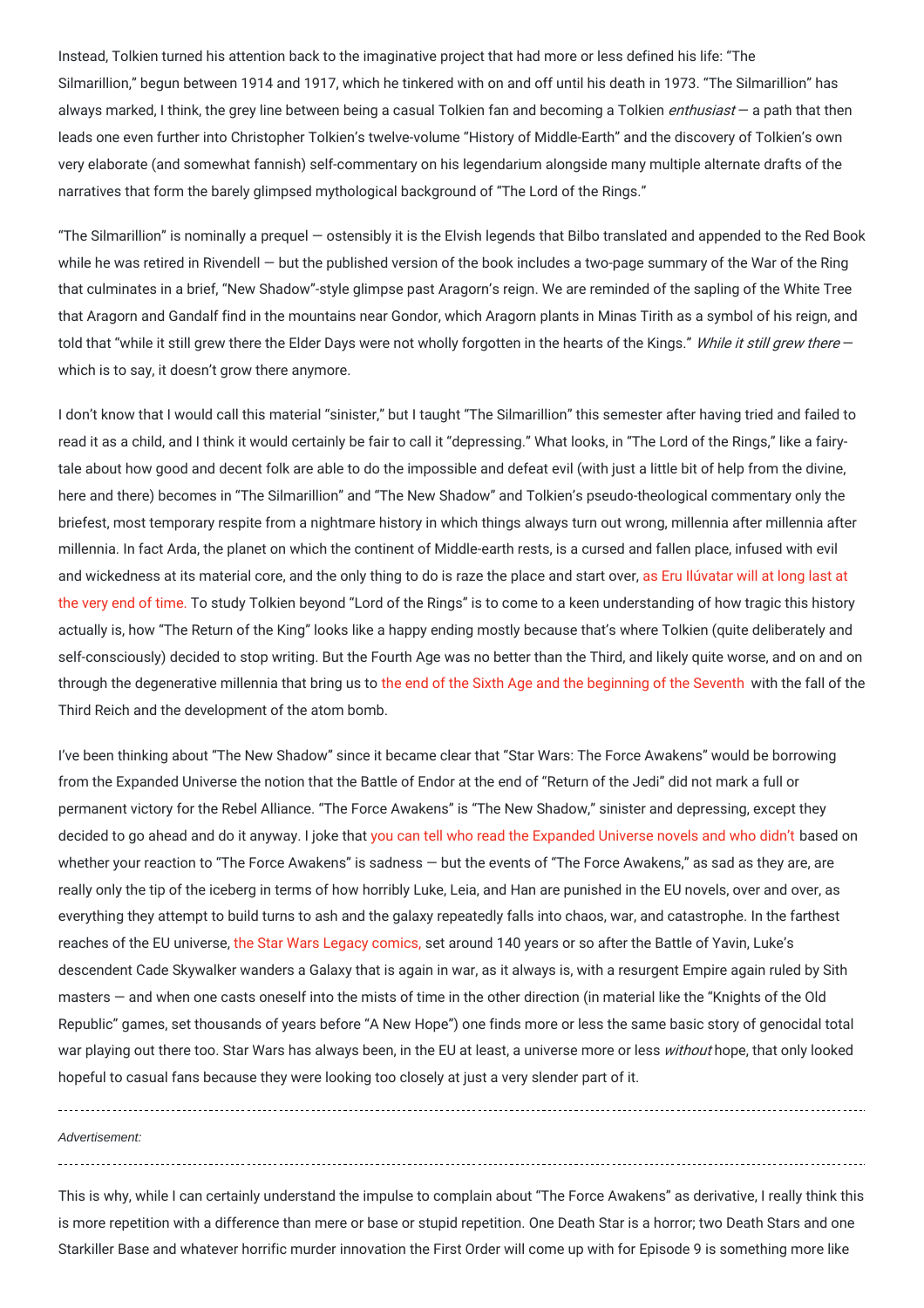the inexorable logic of history, grinding us all to dust. Likewise, it's true that "The Force Awakens" hits many of the same story beats as the Original Trilogy, but almost always in ways that are worse: the death of Obi-Wan was sad but mysterious, suggestive of a world beyond death which the Jedi could access, while the death of "The Force Awakens"'s version of Obi-Wan is not only brutally material but visceral, and *permanent*, as far as we have any reason to believe right now. The loss of Alderaan is sad, but the loss of what appears to be the entire institutional apparatus of the resurgent Republic is unthinkably devastating; aside from the loss of life it would take decades for the Galaxy to recover from such an event, even if they weren't having to fight off the First Order while doing it.

The film is extremely vague about the relationship between the Republic and "the Resistance," but it appears to be a proxy guerrilla war against the First Order fought inside their own territory, secretly funded by the Republic — and prosecuted by Leia, Akbar, Nien Nunb, and all our heroes from the first movies, whose lives are now revealed as permanently deformed by a forever war they can never put down or escape. (If you want to ask me where Lando is, I think he said "good enough" after Endor and walked away, and that sort of makes me hope they never find him, never drag him back into it.) It's horrible to lose a parent to addiction, or to mental illness, or to ordinary everyday cruelty, however you want to allegorize Vader's betrayal of his children but how much worse would it be to lose a child to it, how much worse would such a thing taint every aspect of your life and poison all your joy.

#### *Advertisement:*

That Star Wars implies a world of sorrow belied by the spectacle of "Jedi"'s happy ending isn't a surprise to me — I told you, I read the EU books — but I can see why it's a surprise to someone whose last memory of these people is smiles, a fireworks display, hugs, and a picnic. "Return of the Jedi" never asked us what we thought would happen when those people woke up the next morning and the Empire still had 90 percent of its guns, ships, territory, generals, and soldiers, ready to descend into vicious, scorched-earth fanaticism as they slid into defeat; it just wasn't that kind of story. "The Force Awakens" is that kind of story, and I find that interesting enough to be excited about 8 and 9, to see where they try to take this story now that it turns out fairy-tales aren't real and that deeply entrenched totalitarian systems don't have exhaust ports, trench runs, or single points of failure. So I think the emerging critical consensus that "The Force Awakens" infantilizes its audience by re-presenting us with the same images we all saw as children is actually deeply wrong: "The Force Awakens" condemns Luke, Leia, and Han to actually live inside history, rather than transcend it, and it condemns us too.

I want to predict, incidentally, that this link to Tolkien is at least partially the solution to what appears to be the ["Mary-Sueism"](http://io9.gizmodo.com/please-stop-spreading-this-nonsense-that-rey-from-star-1749134275) governing Rey and to a lesser extent Kylo Ren in the film. I think the Force "awakens" in Episode 7 because the Force is currently chaotic and uncontrolled — and what looks like bad writing that leaves Rey and Ren massively overpowered compared to characters from the other movies is in fact a plot point about what happens when the Force isn't being tended and is left on its own. I think the Force, in the absence of human attention, is actually dangerous, wild, like an ungrounded electrical current. I think the punchline of this whole thing is that Luke has to restart the Jedi Order, whether he wants to or not  $-$  because, as Tolkien would have known, the Force needs a gardener.

\*\*\*

*Advertisement:*

A version of this essay [originally](https://gerrycanavan.wordpress.com/2015/12/23/tolkien-the-force-awakens-and-the-expanded-universe/) appeared on the author's blog.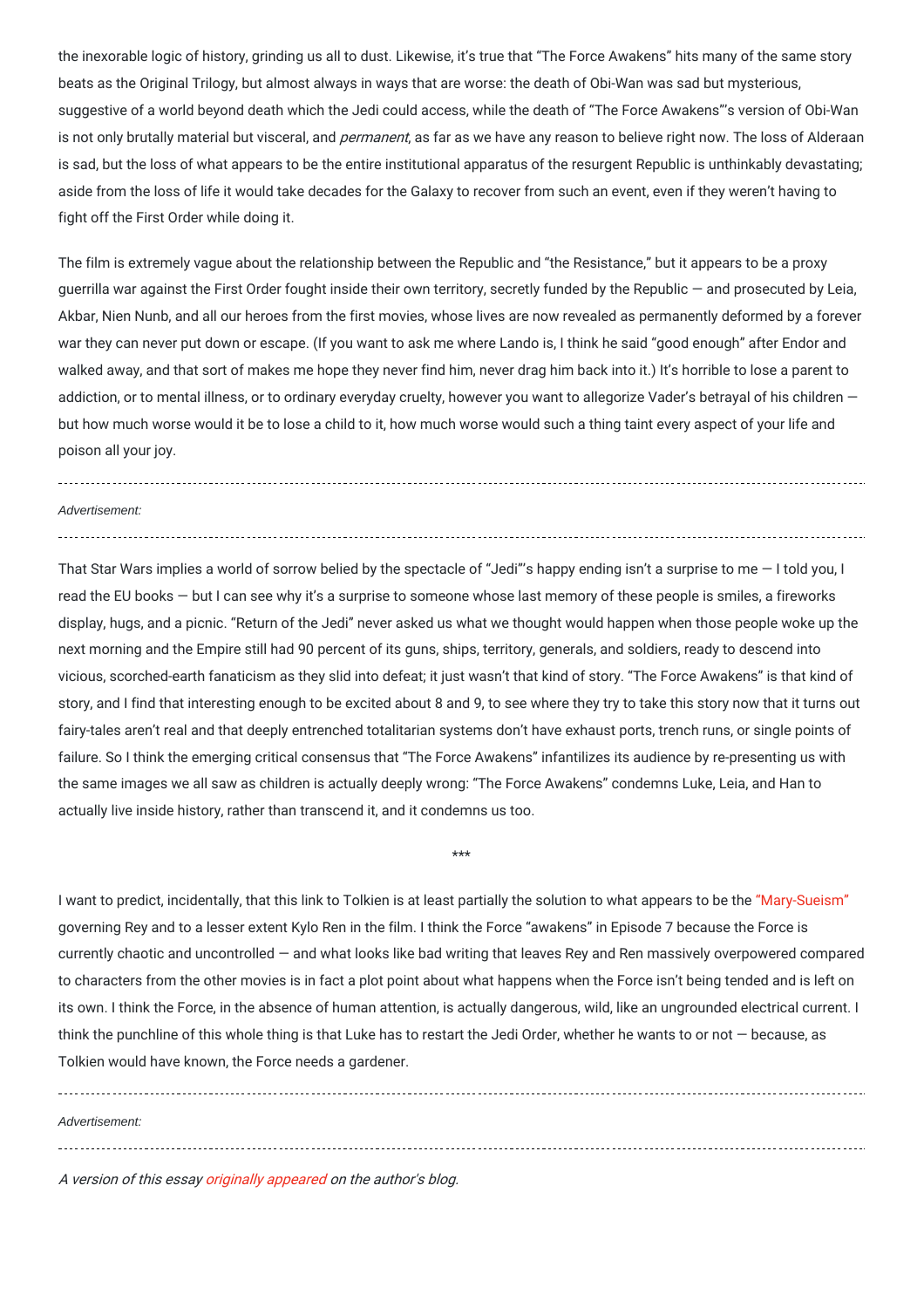#### **GERRY CANAVAN**

### Gerry Canavan is an assistant professor of English at Marquette University and the co-editor of "The Cambridge Companion of American Science Fiction." He is also the author of a forthcoming monograph on Octavia E. Butler.

#### **MORE FROM GERRY [CANAVAN](https://www.salon.com/writer/gerry_canavan)** • **FOLLOW [GERRYCANAVAN](https://www.twitter.com/gerrycanavan)**